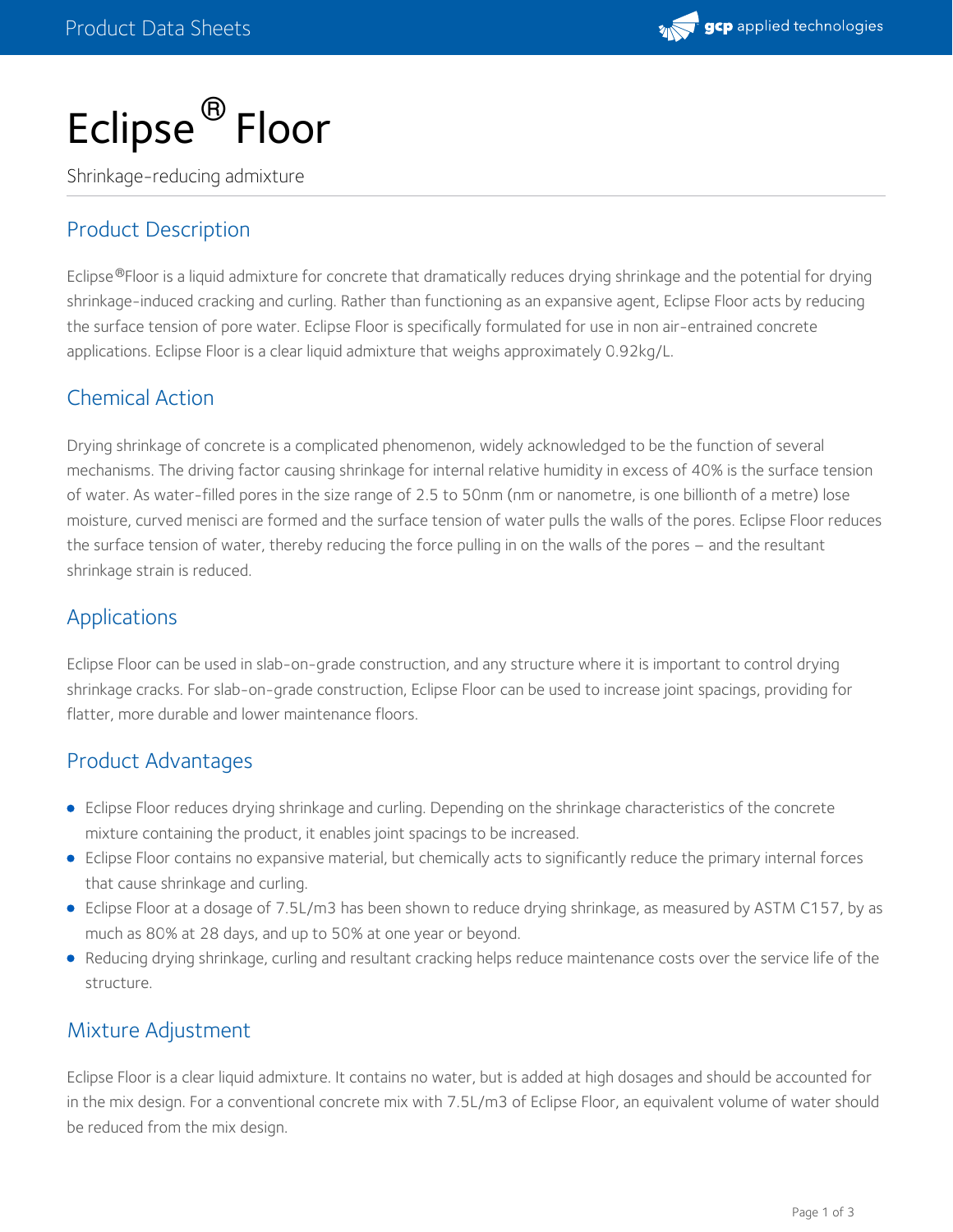

# Dispensing Equipment

Please contact your local GCP representative for further information regarding the dispensing equipment for this product.



# Addition Rates

Typical dosage rates of Eclipse Floor in concrete flooring mixes will be in the range of 2.5 to 7.5L/m<sup>3</sup>, although doses as low as 1L/m<sup>3</sup> and as high as 12.5L/m<sup>3</sup> have been used. Since Eclipse Floor works primarily to reduce the surface tension of pore water, its effectiveness is primarily a function of the concentration as a percent by weight of the mix water. Therefore, if the total water content of a concrete mix is reduced, less Eclipse Floor is required to obtain optimum results.

### Compatibility with Other Admixtures

Eclipse Floor is fully compatible with the complete line of GCP admixtures. In mixtures containing mid- or high-range water reducers, it is recommended that Eclipse Floor be used with polycarboxylate based MIRA ®mid-range water reducers and ADVA®high-range water reducers. In general, Eclipse Floor may be added to the concrete batch sequencing at any time, however, preferably after the dry materials and most of the water. Different sequencing may be used if local testing shows better performance. Eclipse Floor may cause slight retarding properties (set times are extended less than one hour) and aid in extending slump life.

#### Other Precautions

During concrete placement and finishing operations, small amounts of Eclipse Floor will volatilise into the atmosphere and may cause minor irritation. Adequate ventilation should be provided during placement and finishing to prevent this irritation.

Eclipse Floor has a flash point of 102°C. This is substantially above the upper limit of 60°C for classification as a flammable material, and above the limit of 93ºC where the Department of Transportation (DOT in USA) would classify as a combustible material. Nonetheless, this product must be treated with care and protected from excessive heat, open flame or sparks. For more information, please refer to the Material Safety Data Sheet.